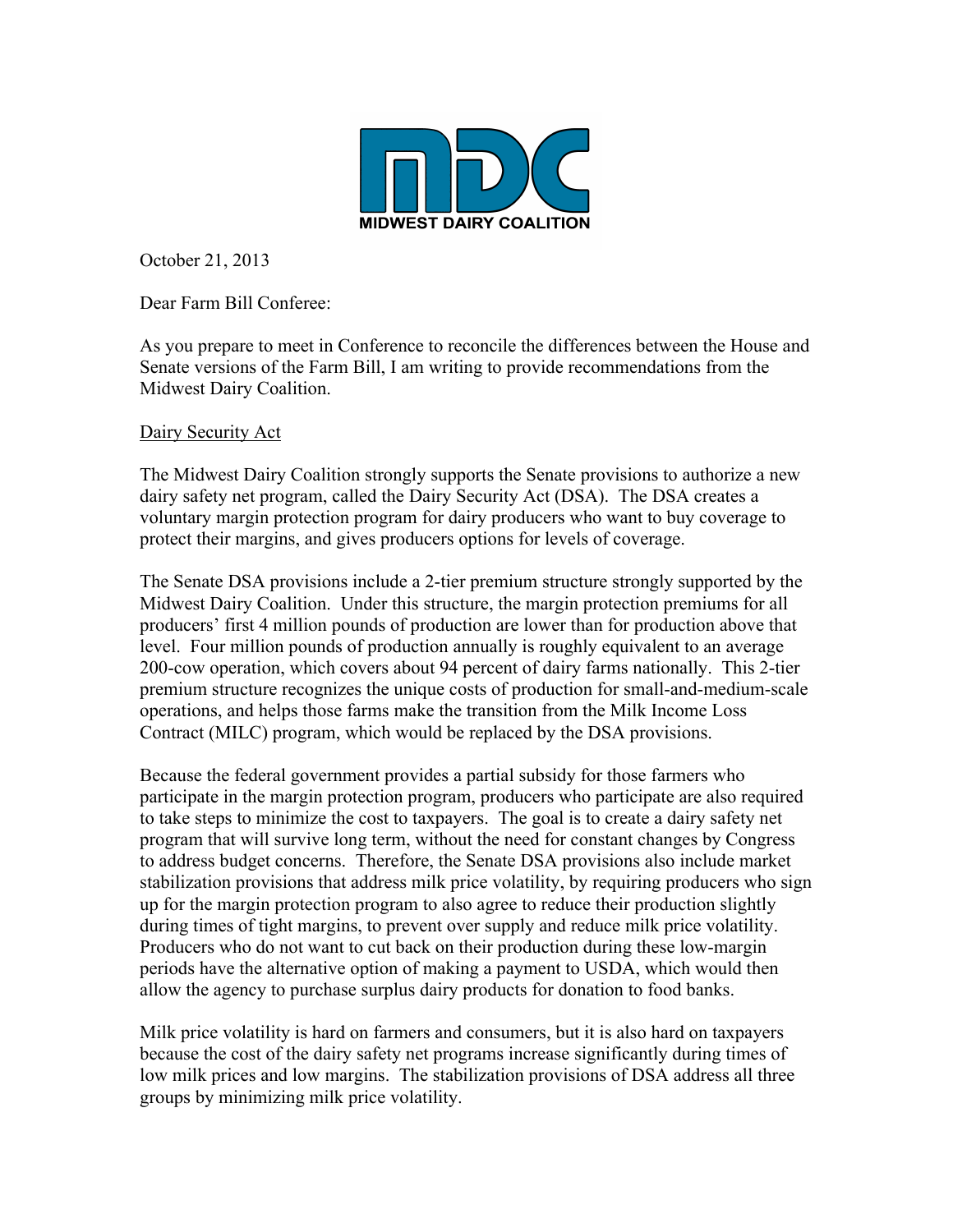It is important to note that the DSA is entirely voluntary, but those who chose to accept the federal premium subsidies must also agree to take these periodic steps to limit the cost of the program by minimizing milk price volatility.

In the Upper Midwest, the whipsaw effect of milk price volatility and low margins take a toll on our dairy farmers and undermine our region's ability to meet the milk supply needs of our expanding milk processing sector. We believe that producers will be in a much better position to meet the production needs of our region in an orderly fashion, if they can protect themselves against low margins and operate in a more stable price environment.

We are disappointed that the House voted to strip the Dairy Security Act provisions out of the House Committee-passed bill, and replace them with a stand-alone margin insurance program that does NOT address price volatility or limit future taxpayer costs. We believe this approach will lead to very large increases in production, resulting in artificially low milk prices and very high cost to taxpayers. While this approach of providing large subsidies without any limits may look attractive in the short term, it is neither sustainable nor responsible to do so.

## *We strongly urge conferees to support the Senate Dairy Security Act provisions.*

# Transition Provisions from Milk Income Loss Contract (MILC) Program to the New Margin Protection Program

Once the new Margin Protection Program is enacted as part of the 2013 Farm Bill, it will likely take USDA months to flesh out the details and get the new program up and running. Recognizing this, the Senate dairy provisions allow farms to continue their enrollment in the Milk Income Loss Contract (MILC) program until the new program is established, so that there is no gap in safety net. Producers can also opt to sign up for the Margin Protection Program during the transition period instead, and would be eligible for retroactive payments once the program is fully established by USDA.

In contrast, the House dairy provisions eliminate the MILC program immediately, and establish complicated procedures for farmers to express their formal intent to participate in the Margin Protection Program even before the details of the program are announced by USDA, in order to be eligible for retroactive margin protection payments once the program is established. We believe that the House's convoluted approach to transition is ill advised. Because the structure of the new Margin Protection Program is so different from current dairy safety net programs, a great deal of education will be required so that farmers fully understand their new options. Forcing farmers to make an early decision prior to the existence of the full details of the program will only cause confusion and frustration. Without an ongoing program, it will leave producers without any safety net during the months after Farm Bill enactment and before full USDA implementation.

# *Therefore, we are requesting that conferees include the Senate transition provisions in the final bill. We also urge the inclusion of language clarifying that the version of*